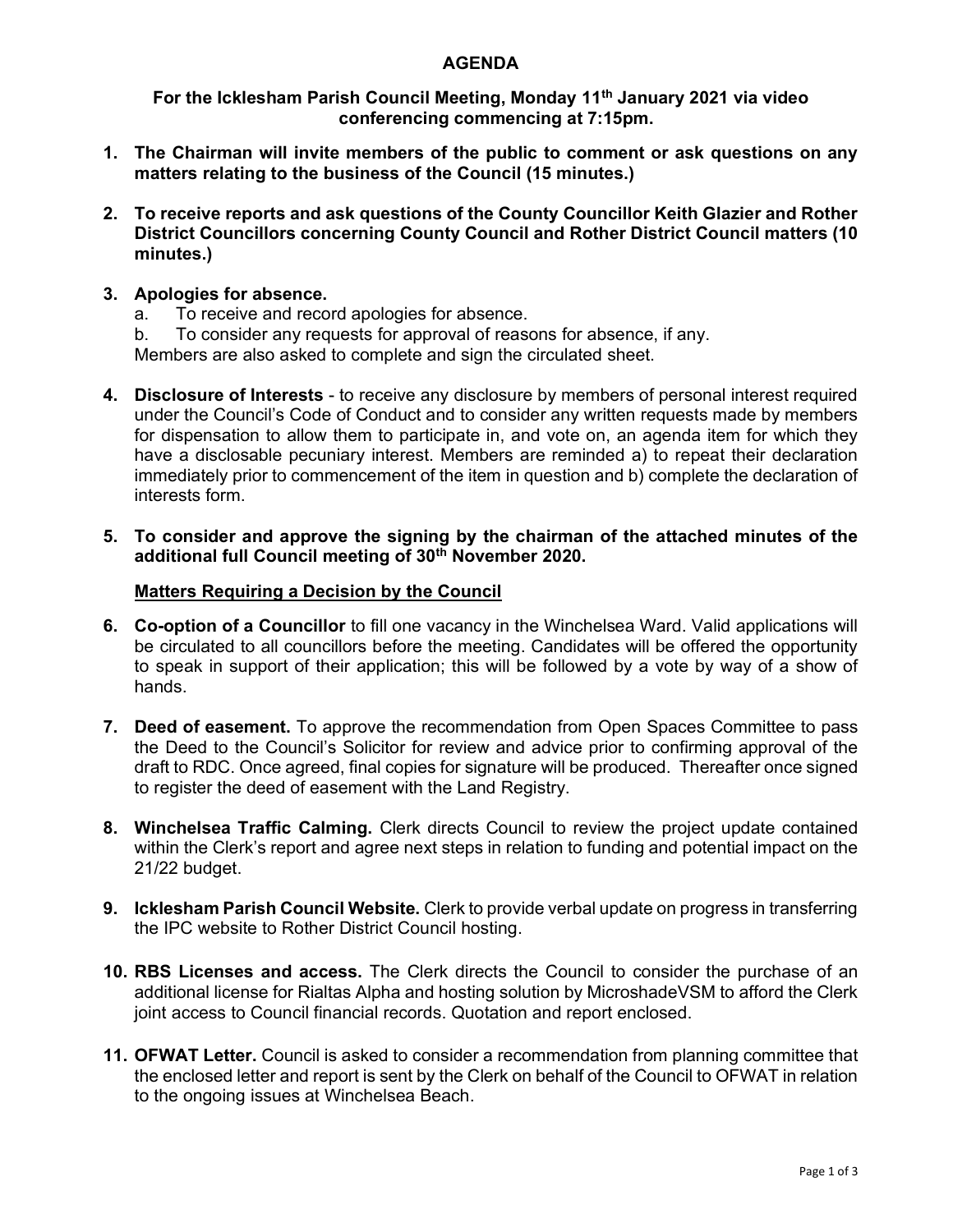- 12. Flagpole license. The Clerk requests that Council review, with a view to approving for signature by the Clerk, the enclosed license from the Environment Agency.
- 13. Councillor complaints. Cllr Stanford requests that Council discuss the Council policy for dealing with Councillor complaints.
- 14. Terms and conditions of use of recreation grounds. Council to consider the recommendation from Open Spaces Committee for Council to adopt the revised terms and conditions of use of recreation grounds. Copy enclosed.
- 15. Rye Bay FC. The Clerk directs the Council to either approve or deny the request by Rye Bay FC to store roll away goals outside the pavilion as per information previously submitted and a verbal update from Cllr Stanford following her meeting with the FC.
- 16. Winchelsea Beach Bus Shelter. The Clerk directs Council to agree next steps.
- 17. Icklesham Football Pitch. Council to consider the recommendation from Open Spaces Committee that;
	- a. Works to the football pitch are deferred until Spring and that the quotation from Fitt Garden and Sports Maintenance was accepted at a price of £1408 + VAT. Copy enclosed.
	- b. Any underspend against the 2021/22 budget for these works be transferred to a fund for ongoing maintenance of all Parish sports pitches.
- 18. Emptying of RHCP donation boxes. The Clerk requests that the Council review the current system for emptying of the RHCP boxes in light of the latest government restrictions and increased level of risk with a view to deciding the best course of action.
- 19. 2021/22 Draft Budget. The Clerk directs Council to review the suggested amendments outlined in the Clerk's report in relation to the draft budget. The Clerk then requests authority to proceed to apply for a **precept of £113,775** from Rother District Council.
- 20. To note the Planning Committee minutes of  $9<sup>th</sup>$  and  $23<sup>rd</sup>$  November and  $14<sup>th</sup>$  December, already circulated. Any questions to be directed to the committee chairman.

# 21. Financial Matters

- a) **Receipts and payments** report for the month ending  $31<sup>st</sup>$  December 2020 enclosed.
- b) Items paid (to note) and items for payment to date in January 2021 enclosed.
- c) To approve New Clerks/RFOs: New Officers Training via SSALC on 28<sup>th</sup> January 2021 for the Clerk at a cost of £50. See Clerk's report.

#### Matters for Information or Noting

- 22. Future meeting dates and venues. Timetable of dates and venues for the next financial year is circulated for note. Timetable will be displayed on Parish notice boards and Council website.
- 23. Programme of Works up until the end of December. An updated list will be tabled.
- 24. Correspondence. Emails from residents concerning Rye Harbour Car Park. Copies enclosed.
- 25. Reports of Councillors and Officers on Outside Bodies and Attending Events. Members to update council.